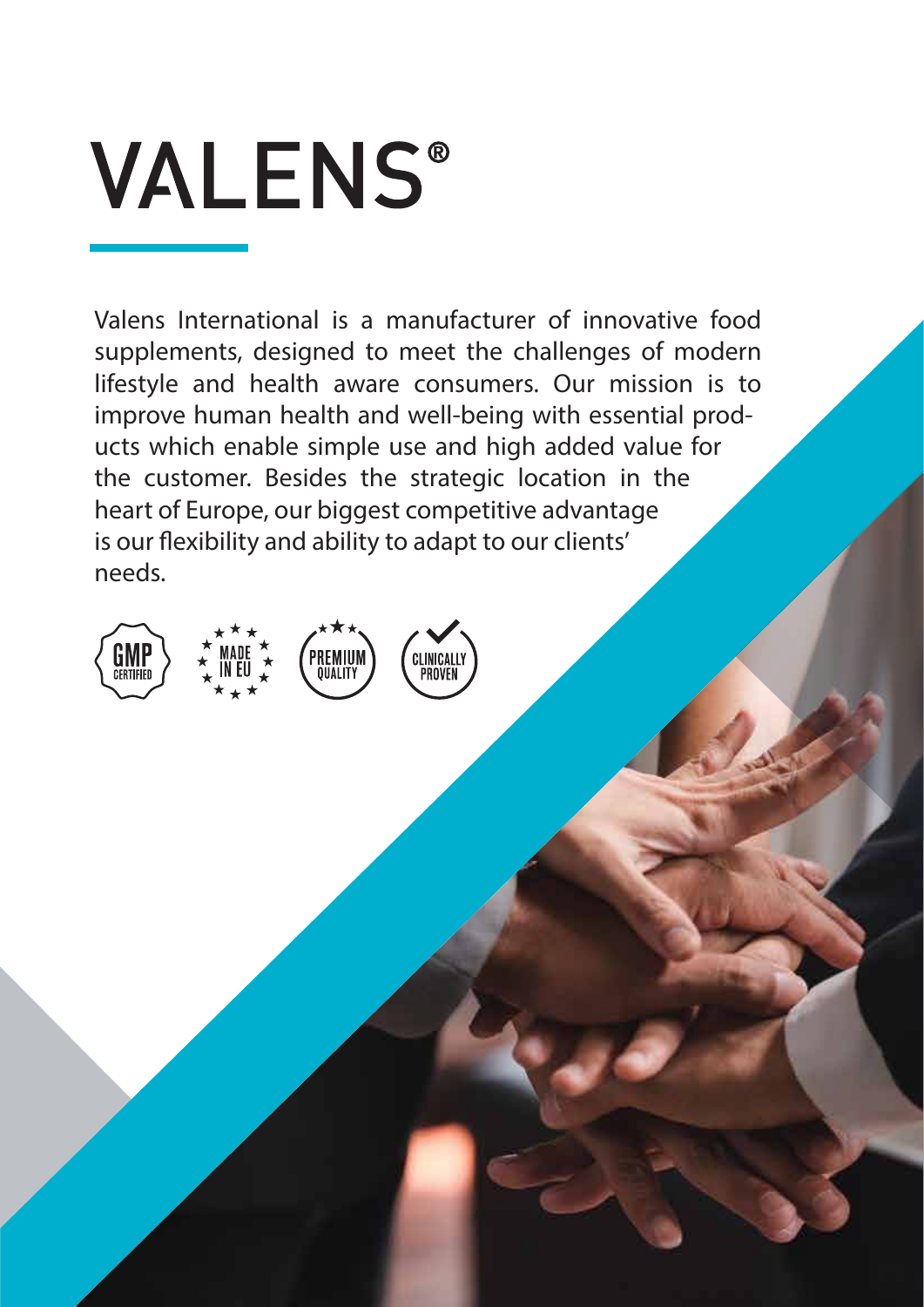# **Company history ...**



A team of Slovenian scientists developed an innovative water-soluble form of Coenzyme Q10 with superior bioavailability. Valens took over the sales and marketing of the invention as a registered trademark **OloVital®**. Q10Vital® was the first ingredient worldwide that enabled liquid CoQ10 formulations.



**Quvital**®, a line of premium quality food supplements with QI0Vital® was introduced to pharmacies in Slovenia.



Valens initiated a clinical study, which proved superior **bioavailability** of OIOVital®. This new discovery led to a new breakthrough in global sales of Q10Vital® as a raw material as well as finished products.



Valens developed a first oral spray with vitamin D. which was awarded the most innovative food supplement by the Nutrition Institute of Slovenia.



Valens initiated a new clinical study, which proved anti-aging effects of QIOVital® on human skin.

Valens developed several new oral spray formulations, leading to the world's most complete line of oral sprays, available for private label customers.



Valens Premium Collagen Complex, liquid supplement with **Q10Vital®** and **collagen** was lauched. A grounbreaking clinical study proved **synergistic effect** of its ingredients, boosted product sales and upraised the product to one of the **best in field of nutraceuticals**.

Line of 100% natural products was launched.

## ... and now



Today Valens is an ever-growing company with more than 40 products in its portfolio. Our products are currently available in 5 continents and our global presence is constantly expanding.

# **Product range**

We offer a wide selection of high-quality food supplements that cover a broad range of potential customers. While **oral sprays** and **liquids** are our main focus, we also offer capsules and powders. Our product list stretches from **basic** to **complex** formulas, which focus on excellent taste, to the line of all-natural products, which are suitable for babies, kids and vegans.

# **Quality standards**

Our production plant is **GMP** certified, and our business process runs in compliance with **ISO 9001:2008** standards. The effectiveness and quality of our products is often proven with independent **clinical trials and studies**.

## **Services**







Unique raw materials  $(QIOVital@)$